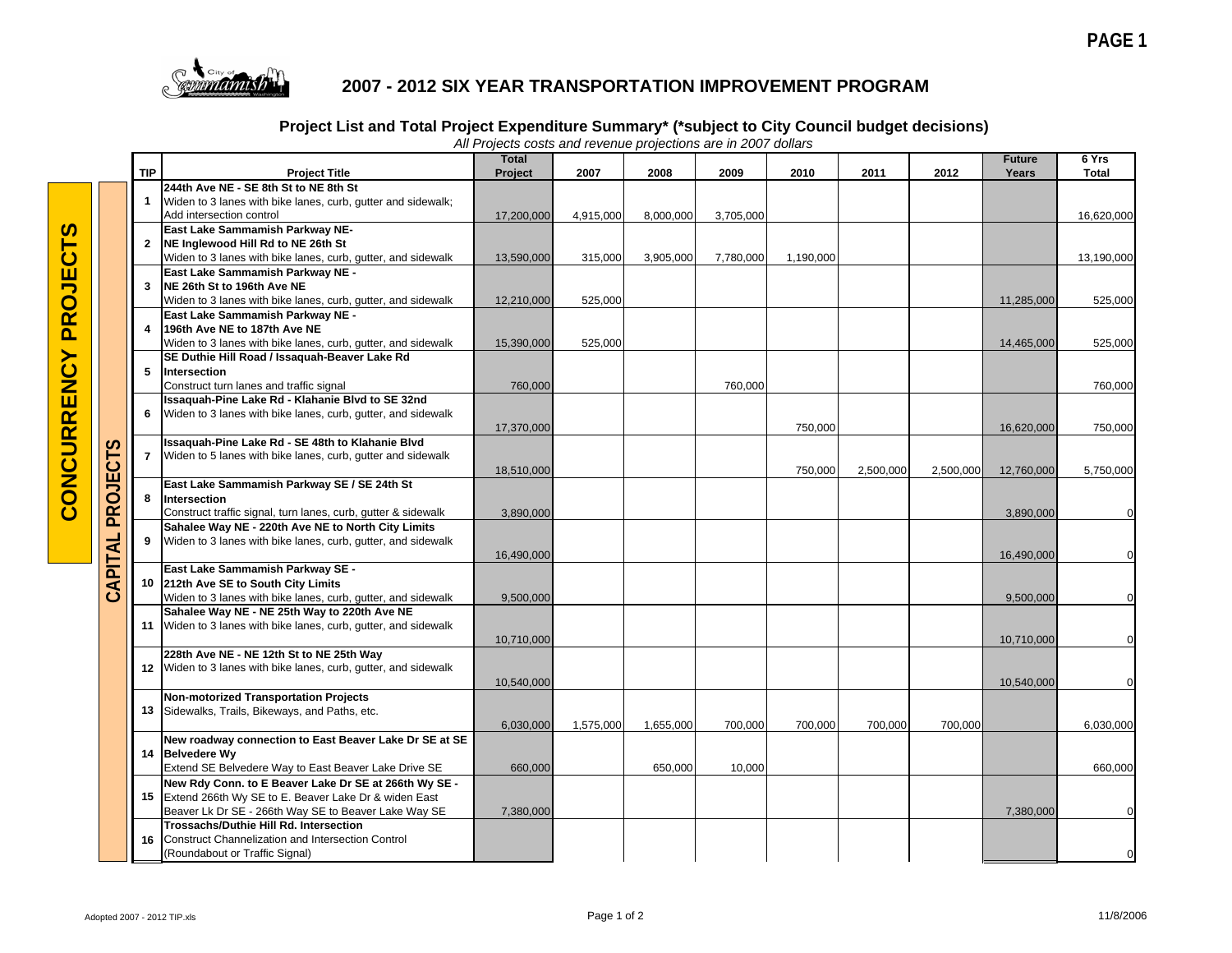**PAGE 2**

|          |            |                                                                                                                                                                                                                                                                                                              | <b>Total</b>     |                                      |                                     |                                     |                                     |                                     | <b>Future</b>                       | 6 Yrs                 |                                       |
|----------|------------|--------------------------------------------------------------------------------------------------------------------------------------------------------------------------------------------------------------------------------------------------------------------------------------------------------------|------------------|--------------------------------------|-------------------------------------|-------------------------------------|-------------------------------------|-------------------------------------|-------------------------------------|-----------------------|---------------------------------------|
|          | <b>TIP</b> | <b>Project Title</b>                                                                                                                                                                                                                                                                                         | Project          | 2007                                 | 2008                                | 2009                                | 2010                                | 2011                                | 2012                                | Years                 | <b>Total</b>                          |
|          |            | <b>Overlay Program</b><br>17 Provides for the City's annual street overlay program and other<br>major maintenance and rehabilitation.                                                                                                                                                                        | 1,640,000        | 265,000                              | 275,000                             | 275,000                             | 275,000                             | 275,000                             | 275,000                             |                       | 1,640,000                             |
|          |            | <b>Sidewalk Projects</b><br>18 Various sidewalk projects, includes gap projects, extensions,<br>safety improvements.                                                                                                                                                                                         | 1,310,000        | 210,000                              | 220,000                             | 220,000                             | 220,000                             | 220,000                             | 220,000                             |                       | 1,310,000                             |
|          |            | <b>Transportation Concurrency Program</b><br>19 Create and maintain programs and processes required to                                                                                                                                                                                                       |                  |                                      |                                     |                                     |                                     |                                     |                                     |                       |                                       |
|          | 20         | operate an on-going Transportation Concurrency Program.<br>Intersection and Safety Improvements<br>Various intersection and other spot improvements as needed,<br>including channelization, signing, safety improvements,                                                                                    | 300,000          | 50,000                               | 50,000                              | 50,000                              | 50,000                              | 50,000                              | 50,000                              |                       | 300,000                               |
| PROGRAMS | 21         | signalization, or other traffic control devices.<br>Neighborhood CIP<br>Various capital improvements including safety improvements,<br>gap projects, bike routes, pedestrian safety enhancements,                                                                                                            | 1,640,000        | 265,000                              | 275,000                             | 275,000                             | 275,000                             | 275,000                             | 275,000                             |                       | 1,640,000                             |
|          |            | and school zone safety improvements.<br><b>GMA Capital Facilities Program</b><br>Development and annual updating of a Capital Facilities<br>22 Program which include planning, data collection, analysis, cost<br>estimating, funding analysis and capital programming for                                   | 982,500          | 157,500                              | 165,000                             | 165,000                             | 165,000                             | 165,000                             | 165,000                             |                       | 982,500                               |
|          |            | streets, transit and HOV facilities.<br><b>Project Development &amp; Predesign</b><br>Pre-design engineering, analysis and data collection to support<br>23 the development of new projects and grant applications. Also<br>provides for review of other agency projects to assure they<br>benefit the city. | 98,500<br>90,000 | 16,000<br>15,000                     | 16,500<br>15,000                    | 16,500<br>15,000                    | 16,500<br>15,000                    | 16,500<br>15,000                    | 16.500<br>15,000                    |                       | 98.500<br>90,000                      |
|          | 24         | <b>Transit Program</b><br>Provides funding for capital project matching funds and for<br>consultant assistance, and/or provide salary toward city staff to<br>work with King County Metro transit, Sound Transit and other<br>jurisdictions to secure transit services and facilities.                       | 246,000          | 42,000                               | 44,000                              | 40,000                              | 40,000                              | 40,000                              | 40.000                              |                       | 246,000                               |
|          |            | 6-Yr Total Project Expenditures - Transportation<br>Inflation - 3.5% per year to Midpoint of Construction                                                                                                                                                                                                    |                  | 8,875,500                            | 15,270,500                          | 14,011,500                          | 4,446,500                           | 4,256,500                           |                                     | 4,256,500 113,640,000 | 51,117,000                            |
|          |            | <b>Total Expenditures</b>                                                                                                                                                                                                                                                                                    |                  | 8.875.500                            | 15,270,500                          | 14,011,500                          | 4,446,500                           | 4,256,500                           | 4,256,500                           |                       | 51,117,000                            |
|          |            | <b>Operating Contribution Percentage</b>                                                                                                                                                                                                                                                                     |                  | 100%                                 | 100%                                | 100%                                | 100%                                | 100%                                | 100%                                |                       |                                       |
|          |            | <b>Operating Contribution</b><br><b>Transportation Fund Revenue</b><br>Road Impact Fees                                                                                                                                                                                                                      |                  | 14,800,000<br>1,505,000<br>6,970,000 | 4,800,000<br>1,505,000<br>6,970,000 | 1,740,000<br>1,505,000<br>6,970,000 | 1,740,000<br>1,505,000<br>6,970,000 | 1,740,000<br>1,505,000<br>6,970,000 | 1,740,000<br>1,505,000<br>6,970,000 |                       | 26,560,000<br>9,030,000<br>41,820,000 |
|          |            | Anticipated grants                                                                                                                                                                                                                                                                                           | <b>TOTAL</b>     | 500,000<br>23,775,000                | 500,000<br>13,775,000               | 500,000<br>10,715,000               | 500,000<br>10,715,000               | 500,000<br>10,715,000               | 500,000<br>10,715,000               |                       | 3,000,000<br>80,410,000               |

| , underly granted                         |       | <u>vvv.vvv</u> | ,,,,,,,,              | <b>000.000</b> | ,,,,,,,    | ,,,,,,,    |            | 0,000,00  |
|-------------------------------------------|-------|----------------|-----------------------|----------------|------------|------------|------------|-----------|
|                                           | TOTAL | 23.775.000     | 13.775.000            | 10.715.000     | 10.715.000 | 10.715.000 | 10.715.000 | 80,410,00 |
| <b>Accumulative Project Expenditures</b>  |       | 8.875.500      | 24,146,000 38,157,500 |                | 42.604.000 | 46.860.500 | 51.117.000 |           |
| Annual Cash Flow Surplus or Deficit       |       | 14.899.500     | -1.495.500            | $-3.296.500$   | 6.268.500  | 6.458.500  | 6.458.500  |           |
| Accumulative Cash Flow Surplus or Deficit |       | 14.899.500     | 13,404,000            | 10,107,500     | 16,376,000 | 22.834.500 | 29,293,000 |           |

Adopted November 7, 2006 by Resolution 2006-253